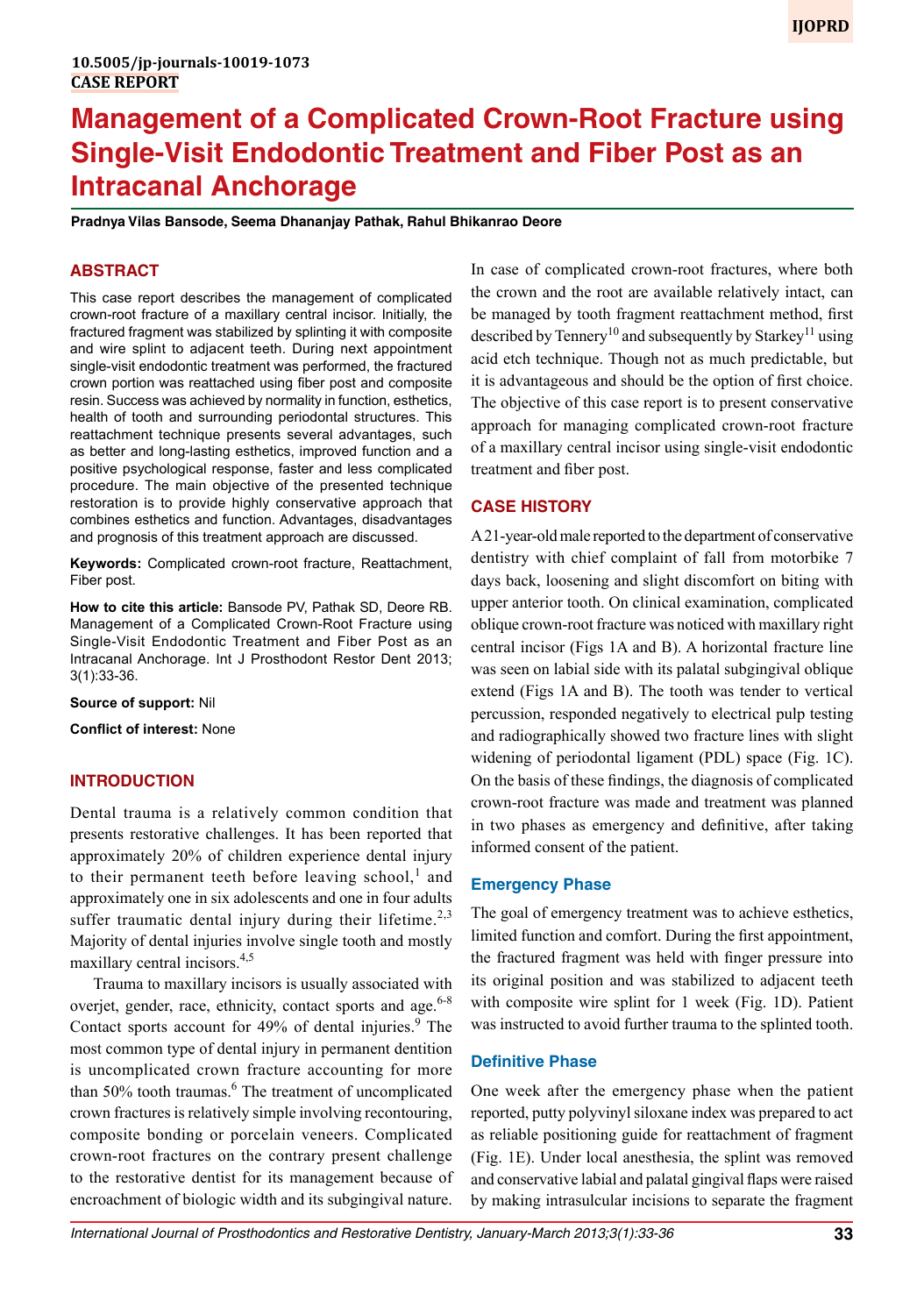

**Figs 1A to I:** (A) Labial aspect of fracture is noticeable, (B) fracture line not discernible on palatal aspect indicating possible subgingival extent, (C) fracture lines discernible at two levels. Widening of PDL space with 11 can be seen, (D) fractured crown segment, (E) putty polyvinyl siloxane index, (F) conservative labial and palatal gingival flaps raised, (G) fractured fragment, (H) the tooth 11 isolated with rubber dam and retained by #212 cervical retainer, (I) light transmitting fiber post (FiberLux System, Coltene/Whaledent)

from palatal PDL fibers as well as to determine the extent of fracture line (Figs 1F and G). After separation of the fragment, it was stored in normal saline and it was observed that the biologic width was not violated avoiding the need for osseous recontouring.

The tooth was isolated with rubber dam retained by #212 cervical retainer (Fig. 1H) and single-visit endodontic treatment, followed by post space preparation was done to receive a light transmitting fiber post (Fiberlux System, Coltene/Whaledent) (Fig. 1I). The fiber post was cemented inside the canal using self-etch, dual cure resin cement (3M ESPE) (Fig. 2A). The internal aspect of the crown fragment was prepared to accommodate the fiber post; it was then etched, bonded and reattached accurately with resin cement using the silicone index (Fig. 2B). The remaining margins of the fragment were restored with the composite resin, finishing and polishing was done using the Shofu kit. The gingival flaps were repositioned to their original position and sutured with 3-0 black silk (Figs 2C and D). Any occlusal interference was checked and adjusted and immediate

postopertive radiograph was obtained (Fig. 2E). Routine postoperative instructions were given.

# **Follow-up**

Patient was examined after 1 week with the tooth asymptomatic, normal healing of adjacent soft tissues and stable reattached fragment. The sutures were removed and patient was instructed to avoid further trauma to the tooth (Fig. 2F). Follow-up clinical and radiographic examination was also done 1 and half year later with normal function, esthetics and comfort (Figs 2G and H).

### **DISCUSSION**

The different treatment modalities for management of this situation could be extraction of the tooth followed by singletooth implant, which should be the option of last resort when more conservative and viable treatment options are available. Because of inadequate ferrule in this case, post and core was not possible without orthodontic extrusion/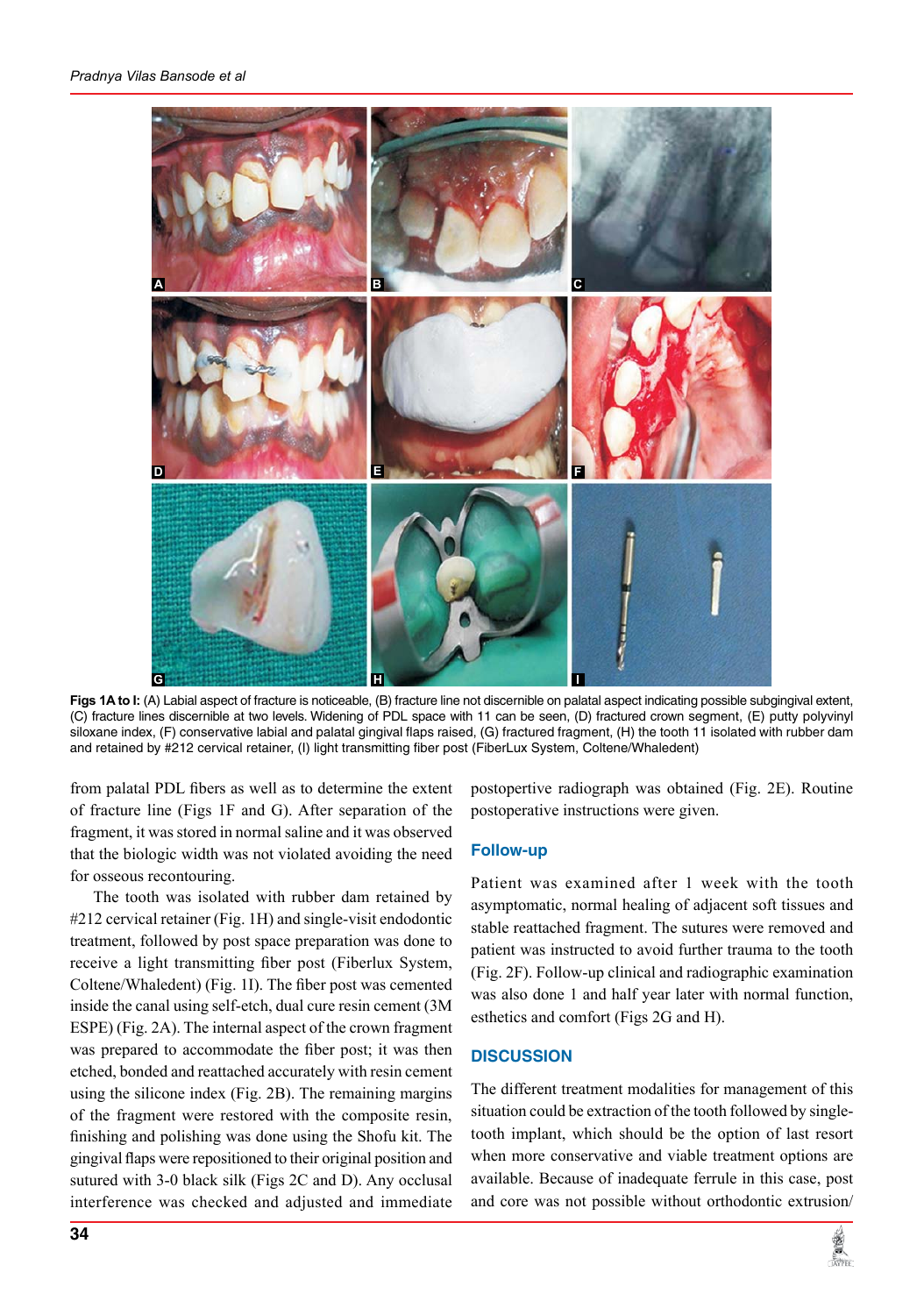*Management of a Complicated Crown-Root Fracture using Single-Visit Endodontic Treatment*



**Figs 2A to H:** (A) Fiber post luted inside the canal, (B) silicone index used as repositioning guide, (C) labial view immediately after reattachment, (D) palatal view after finishing and polishing of composite, (E) post-treatment radiograph, (F) adequate soft tissue healing, (G) follow-up clinical examination at one and half year later, (H) follow-up radiographic examination at one and half year later

crown lengthening, which would have been resulted in cervical diameter discrepancy as compared to left central incisor and therefore resulting in poor esthetic outcome. The advantages of the reattachment technique that are worth mentioning include most conservative approach, single-visit procedure, use of patient's own tooth as 'natural veneer' maintaining the esthetics and positive psychological impact on the patient. $12,13$ 

Biological changes in teeth following endodontic treatment leading to reduced hardness and resistance to shearing have been reported. Restoration with a post following endodontic treatment retains a core to support coronal restoration, particularly when tooth loss is extensive.14

Use of glass fiber post was essential to support the crown structure coronal to the gingival margin. Fiber post was the logical option as it can be bonded to canal walls, has good physical and mechanical properties, and is esthetic.<sup>15,16</sup> It has been also postulated that when resin cement is used for luting glass fiber post, its stress distribution pattern reinforces the tooth structure.<sup>17</sup>

# **Advantages of the Technique**

- 1. Better esthetics as restoration of same tooth shape and color.
- 2. Long-lasting esthetics, because a minimum of composite resin remains exposed at the facial area.
- 3. It is faster and less complicated technique than implant or other alternative.
- 4. Improved function because anterior guide will be maintained on dental structure causing an amount of an incisal wear equal to that of adjacent teeth which would be more with composite resin or other restoration.
- 5. A positive emotional and social response from the patient to preservation of natural tooth structure.
- 6. Fiber post system was selected for good anchorage as it can be bonded to the root canal walls and to the coronal fragment.
- 7. Glass fiber post is very strong and virtually unbreakable (because of passive retentive slots instead of active cutting threads, providing superior esthetic results because of translucency.